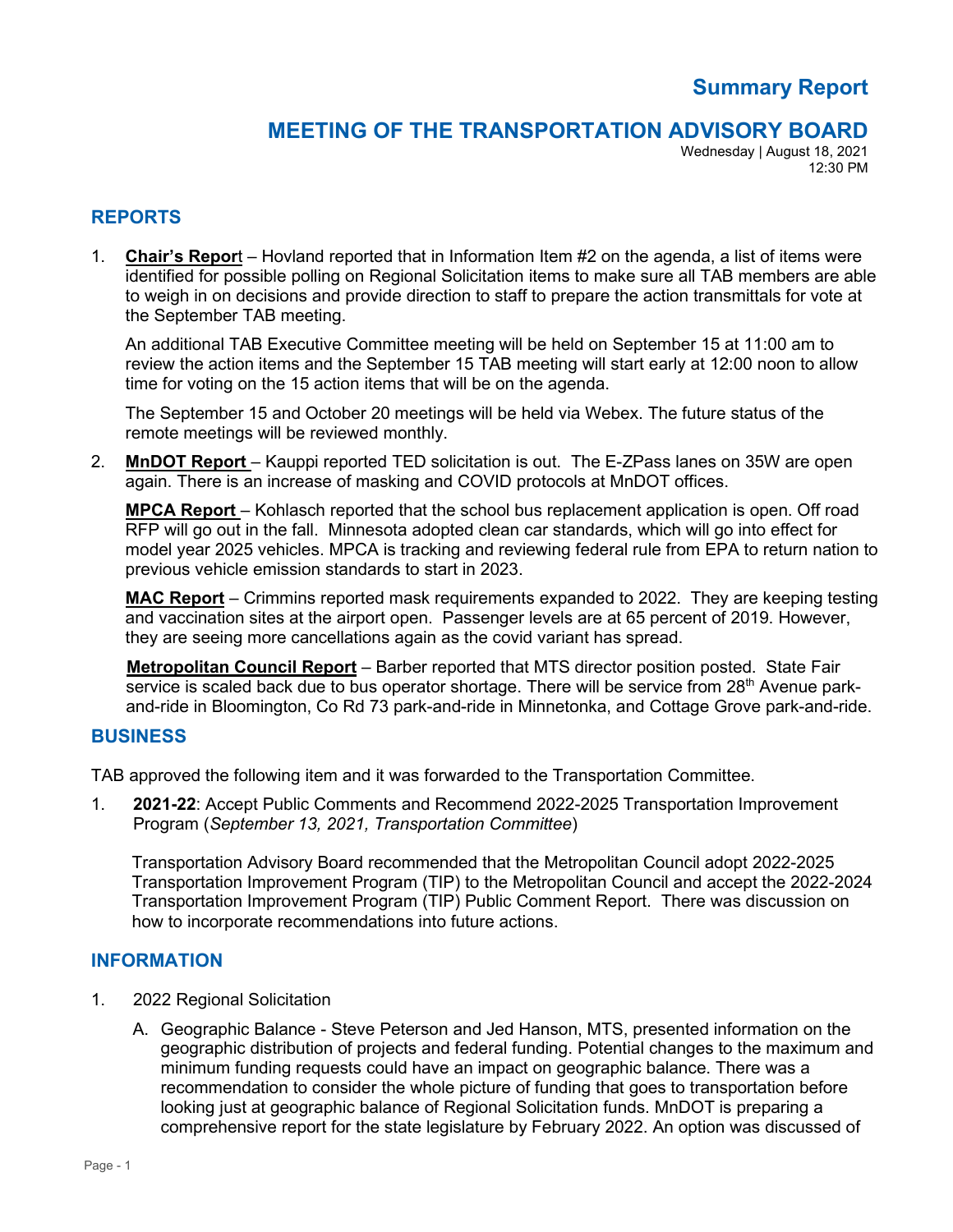setting a cap that a county could receive. TAB requested additional staff analysis before making a more informed decision on this; would like to see a breakdown of the percentage of roads and miles by county, the percentage of bike and ped investment per county and the percentage of transit dollars spent past and present per county. That will give a snapshot of who is road heavy, who is transit heavy, who is asking for more, to better understand when one county is saying they need more of something. It was noted that there was no analysis on milage traveled by people outside the metro area. A cap doesn't take into account the projects that will come in from each county. It was expressed that it is dependent on which projects come in each solicitation. TAB requested staff analyze what would happen with a cap to a county. TAB members requested information broken down by district, as well as county, and by population of county.

- B. Criteria Weighting in Spot Mobility and Safety Application presented by Steve Peterson, MTS, presented three options for changes to the criteria weighting in order to increase the weighting of the safety criterion. There was a question on what is known on whether pedestrian injuries are because of pedestrian behavior or a flaw in engineering design at the intersection. TAB accepted the proposed recommendation to reduce points in the measures from measures 1A and 1B to increase the points for 4A and 4B Safety.
- C. Regional Solicitation Scoring Measure Changes
	- a. Equity and Affordable Housing changes presented by Amy Vennewitz and Jed Hanson, MTS. Proposed changes include:
		- Measure A: Engagement, 30%
			- o Now includes affordable housing
			- o More guidance on successful response
		- Measure B: Equity Population Benefits and Impacts, 40%
			- o Focus on benefits, combined response
			- o More guidance on successful response
		- Measure C: Affordable Housing Access, 30%
			- o Housing Performance Score removed
			- o Focused on subsidized affordable housing, with Council-generated maps
			- o Applicants encouraged to tell story about other affordable housing
			- o Describe connection between residents and destinations
		- In 2022, bonus points are proposed to apply across equity and housing measures. Applications receiving 80% of overall equity and housing criteria points would receive bonus points.

A TAB member requested location information on the projects that received the equity bonus points in the previous solicitation. TAB members accepted recommended changes to the Equity and Housing measures.

- b. Update of Other Technical Measure Changes presented by Steve Peterson, MTS.
	- In the roadways categories, the pedestrian safety measure was revised based on the Council's Pedestrian Safety Action Plan.
	- In the roadways categories, applicants will be allowed to use historic traffic counts due to COVID-19's impacts.
	- The newly formed Transit Work Group met on July 28th to discuss how to approach transit ridership numbers in the application given COVID-19's impacts.
	- For new ridership in Transit Expansion, give applicants the choice of year.
	- For existing ridership in Transit Modernization, use 75% (2019 ridership) and 25% (2020 ridership)

TAB members accepted recommended changes to the technical measures.

2. 2022 Regional Solicitation - Polling